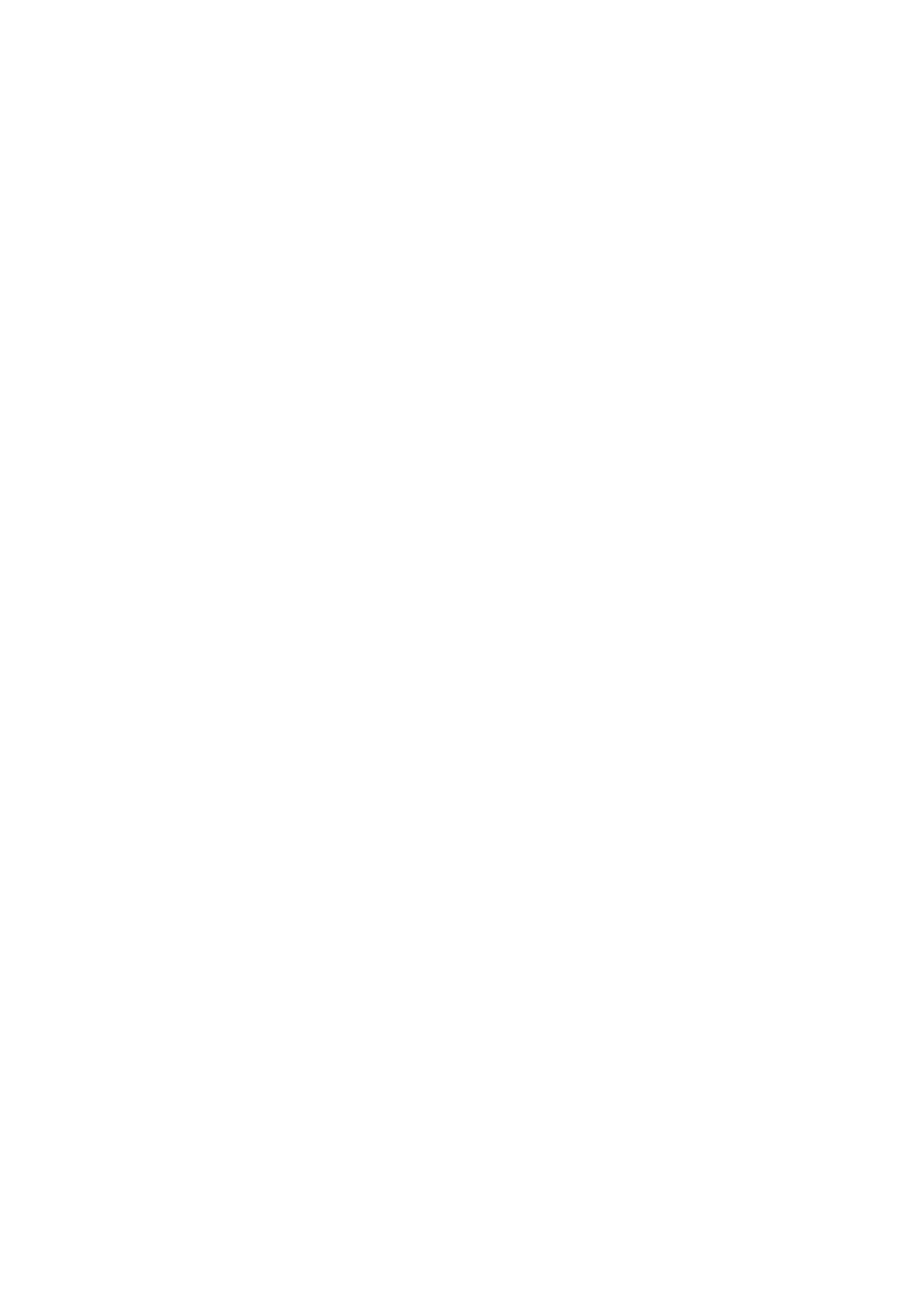**Name of Candidate:** Yusuf Mohamed A. Elaaser **Degree:** M.Sc. **Title of Thesis:** Detection of Milk and Some Dairy Products Adulteration **Supervisors:** Dr. Ebtisam Ibrahim Ghita

Dr. Mohamed Nageib Ali Hassan

Dr. Esaam Mohamed Mohamed Hamad

**Department:** Dairy science **Branch:** - **Approval:**  $25/5/2017$ 

#### **ABSTRACT**

Adulteration may be unintentional or intentional to increase the margin of profit. Sometimes the regulations or the standard specifications of the country help those adulterators by indirect ways which lead to the appearance of adulterated and low nutritional value dairy products in the market protected by these regulations or standard specifications. In this study, a survey has been done on some available cheese especially white soft cheese and processed cheese in the local market of Egypt. Also it was interest to find which method can be used to detect milk fat adulteration with vegetable oils.

Fifty six samples of some white soft cheese (34 samples) and processed cheese (22 sample) were collected from the local market and were analyzed for chemical composition (fat, protein, total solids) and starch presence. The obtained data revealed that most samples recorded very low protein content and high fat percentage. Besides, presence of starch in one brand of white soft cheese and in most samples of processed cheese. Allowance of low protein percentage in white soft and processed cheeses, as well as the high fat percentage and the expense of protein, the use of starch to increase the total solids and also the use of hydrogenated vegetable oil and fats is an inevitable consequence of the loose clauses in the Egyptian standardization specification.

On the other hand samples of standard butters (prepared from milk obtained from the herd of faculty of agriculture Cairo university), butter collected from the local market, vegetable oil and margarine were subjected to different analytical to find out the best methods that could be used to detect milk fat adulteration. Melting profile appearance and Liberman-Bruchared for cholesterol detection gave primary results stating the probability of adulteration. While Reichert-Meissl number gave positive result for detecting adulteration but can't deny its presence. To determine adulteration presence or absence, determination of sterols content has done been along which the determination of fatty acids composition.

Therefore it could be recommended reviewing the Egyptian standard specifications and some clauses should be changed to achieve minimal nutritional and healthy value requested in the dairy products. Also when determining milk fat adulteration we recommend melting profile appearance as a primary step, then determination of Reichart-Meissl number and if there is a probability for adulteration the sterol and fatty acids content should be done.

**Key words:** adulteration, white soft cheese, processed cheese, sterols, fatty acids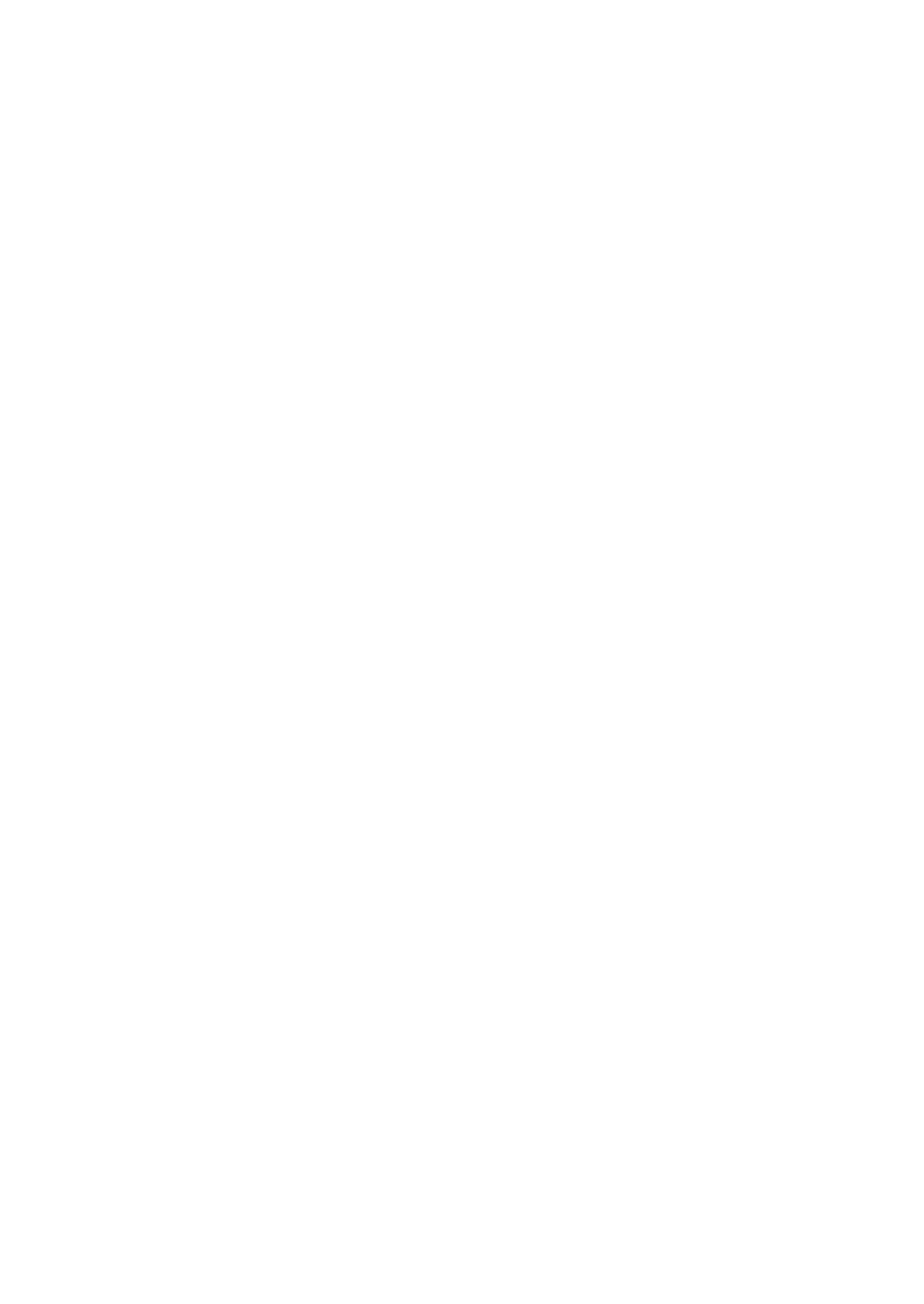# **CONTENTS**

|                                                            | Page |
|------------------------------------------------------------|------|
|                                                            | 1    |
|                                                            | 3    |
|                                                            | 3    |
|                                                            | 3    |
|                                                            | 5    |
| 4. The standard specification and adulteration             | 9    |
|                                                            | 10   |
| 6. Common vegetable oils used in dairy manufacture         | 16   |
| 7. Effect of milk fat adulteration on its properties       | 20   |
|                                                            | 25   |
|                                                            | 30   |
|                                                            | 30   |
|                                                            | 33   |
|                                                            | 38   |
| 1. Survey study on the chemical composition of some        |      |
| white soft cheese and processed cheese varieties           |      |
|                                                            | 38   |
|                                                            | 39   |
|                                                            | 42   |
| 2. Detection of butter adulteration by vegetable oils      | 45   |
|                                                            | 45   |
|                                                            | 45   |
| 2. Liberman-Bruchared color reaction for cholesterol       |      |
|                                                            | 49   |
| <b>b.</b> The physical and chromatographic methods         | 52   |
|                                                            | 52   |
|                                                            | 54   |
|                                                            | 57   |
| c. Detection of milk fat adulteration in milk samples from |      |
|                                                            | 64   |
| <b>SUMMARY.</b>                                            | 69   |
|                                                            | 76   |
| <b>ARABIC SUMMARY</b>                                      |      |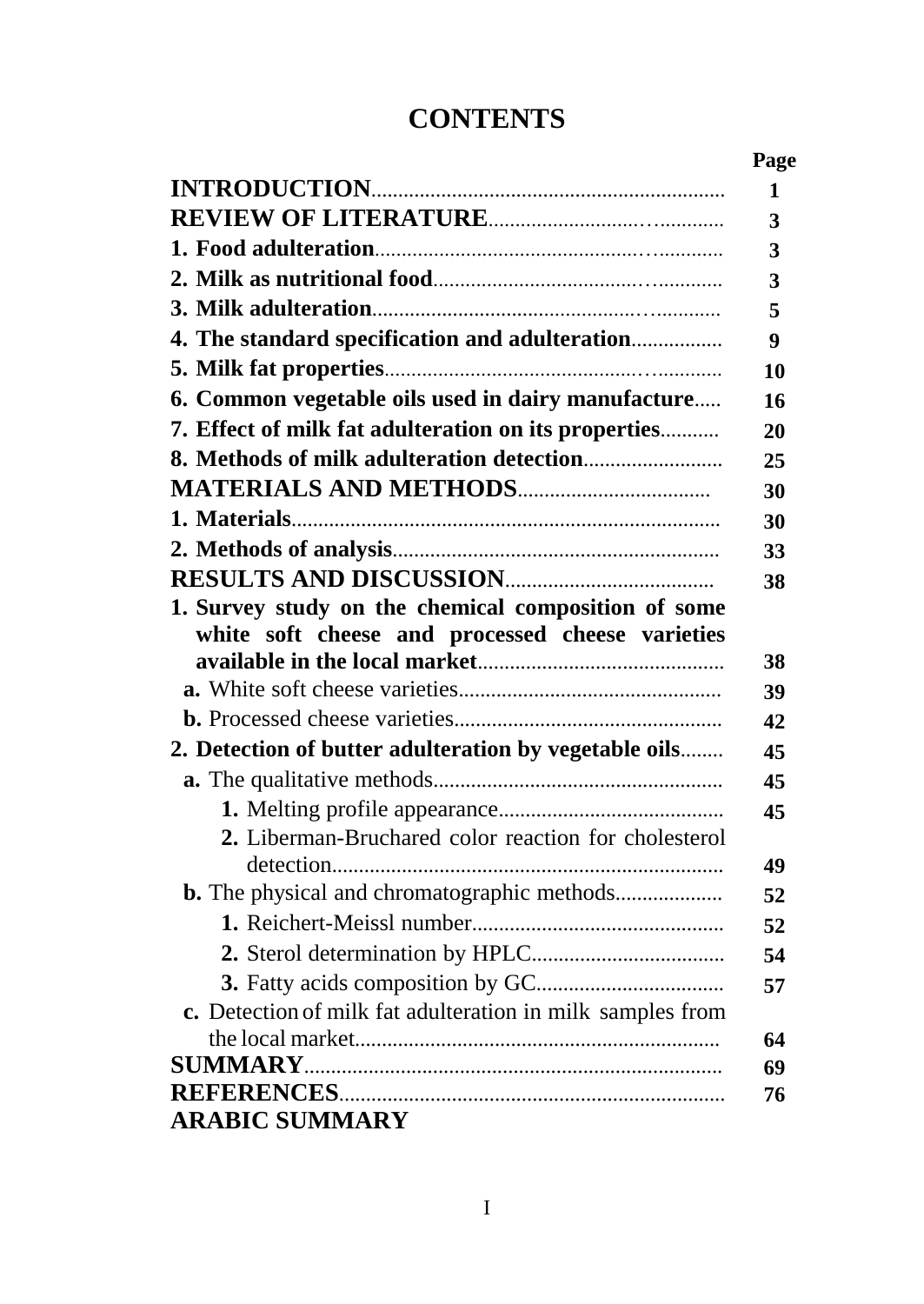# **LIST OF TABLES**

| No. | <b>Title</b>                                                                                                |    |  |  |
|-----|-------------------------------------------------------------------------------------------------------------|----|--|--|
| 1.  | The common adulterants that use in milk and milk                                                            | 8  |  |  |
| 2.  | Fatty acids composition of milk and some edible oils                                                        | 13 |  |  |
| 3.  | Fatty acids composition of milk fat with different                                                          |    |  |  |
| 4.  |                                                                                                             | 31 |  |  |
| 5.  |                                                                                                             | 32 |  |  |
| 6.  | Chemical composition of some white soft cheese                                                              | 39 |  |  |
| 7.  | Mean squares of the analysis of variance for protein<br>content in white soft cheese available in the local | 40 |  |  |
| 8.  | Chemical composition of some processed cheese                                                               | 42 |  |  |
| 9.  | Mean squares of the analysis of variance for protein<br>content in processed cheese available in the local  | 43 |  |  |
| 10. | Butter, Margarine and vegetable oils from the local                                                         | 45 |  |  |
| 11. | Values of Richert-Meissl for BO, SHO, HPKO and                                                              | 53 |  |  |
| 12. | Sterol fractions in BO, HPKO and their mixtures                                                             | 54 |  |  |
| 13. | Fatty acids composition in BO, PO, SHO, PKO and                                                             | 58 |  |  |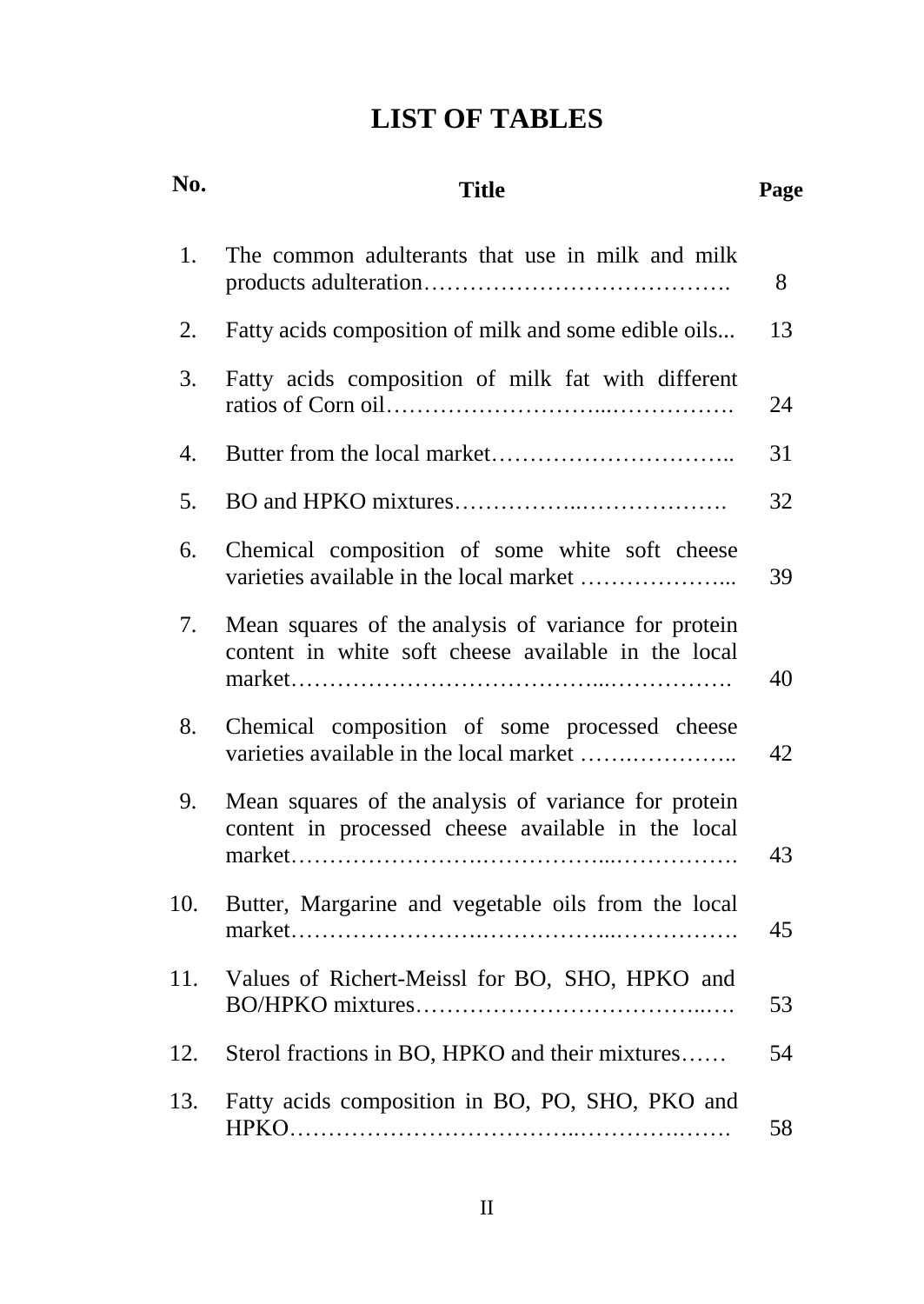|     | 14. Fatty acids composition of BO as affected by the<br>addition of HPKO at different levels              | 60 |
|-----|-----------------------------------------------------------------------------------------------------------|----|
| 15. | Rate of change (%) in SFA, MUSFA and PUSFA in<br>BO as affected with the addition of HPKO in different    | 63 |
| 16. | Chemical composition of buffalo's milk samples                                                            | 64 |
| 17. | Values of Richert-Meissl for doubtful buffalo's milk<br>fat collected from local markets compared with BO | 65 |
| 18. | Sterols fraction in doubtful buffalo's milk fat collected                                                 | 66 |
| 19. | Fatty acids composition in doubtful buffalo's milk fat<br>collected from local markets compared with BO,  | 67 |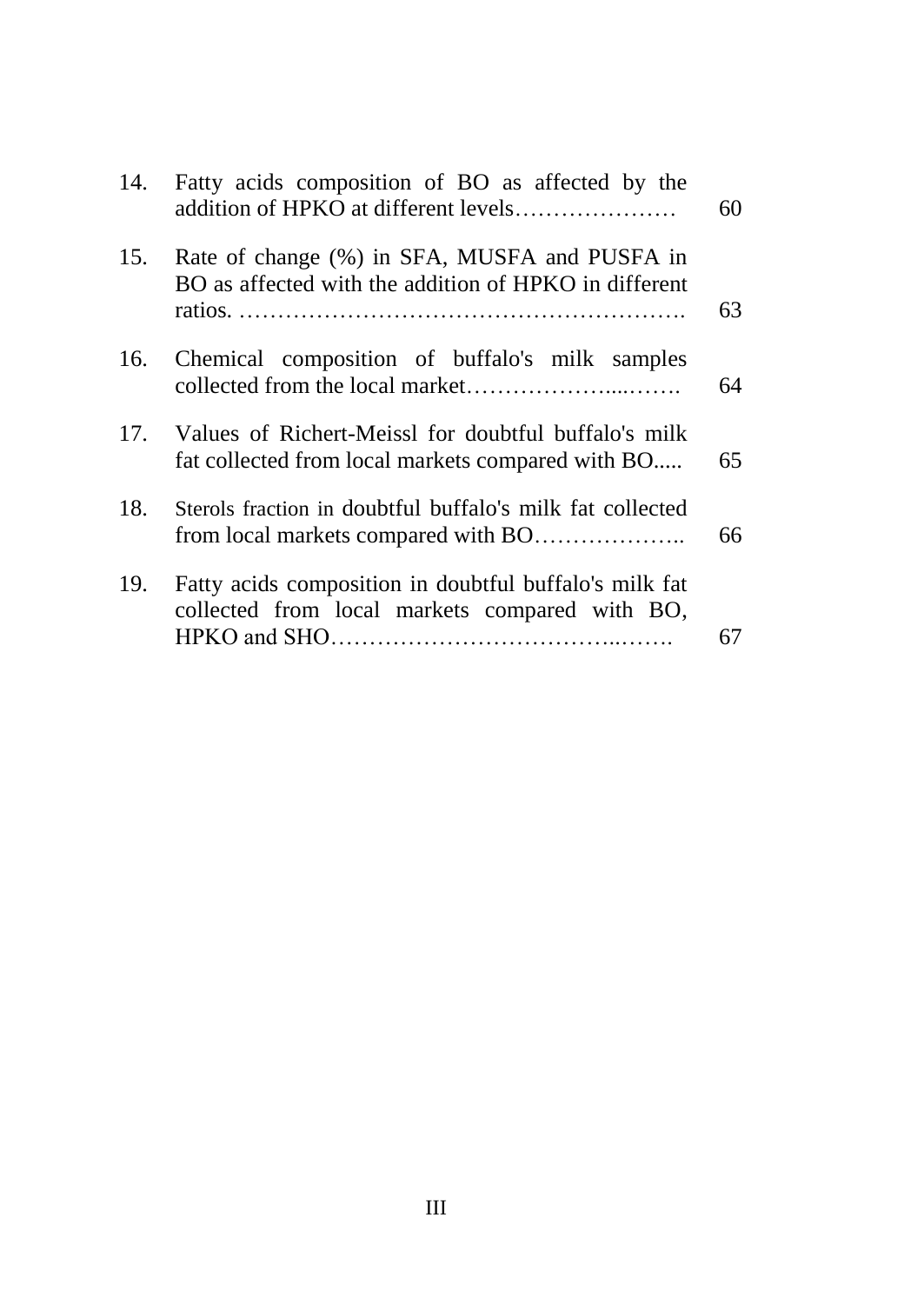# **LIST OF FIGURES**

| No. | <b>Title</b>                                                                                                     |    |  |
|-----|------------------------------------------------------------------------------------------------------------------|----|--|
| 1.  | Fat and protein levels in white soft cheese varieties                                                            | 41 |  |
| 2.  | Fat and protein levels in processed cheese varieties                                                             | 44 |  |
| 3.  | Melting profile appearance for different butter                                                                  | 47 |  |
| 4.  | Melting profile appearance for different butter                                                                  | 48 |  |
| 5.  | Melting profile appearance for different butter                                                                  | 49 |  |
| 6.  | Colors obtained in Liberman-Bruchard test for                                                                    | 50 |  |
| 7.  | Colors obtained in Liberman-Bruchard test for<br>buffalo's Butter oil and hydrogenated palm kernel oil           | 51 |  |
| 8.  | Cholesterol values as affected by addition of<br>hydrogenated palm kernel oil (HPKO) in different                | 55 |  |
| 9.  | Stigmasterol and $\beta$ -sitosterol values as affected by<br>addition of hydrogenated palm kernel oil (HPKO) in | 56 |  |
| 10. | Saturated fatty acids (SFA) values as affected by<br>addition of hydrogenated palm kernel oil (HPKO) in          | 62 |  |
| 11. | Monounsaturated fatty acids (MUSFA) values as<br>affected by addition of hydrogenated palm kernel oil            | 62 |  |
| 12. | Polyunsaturated fatty acids (PUSFA) values as<br>affected by addition of hydrogenated palm kernel oil            | 63 |  |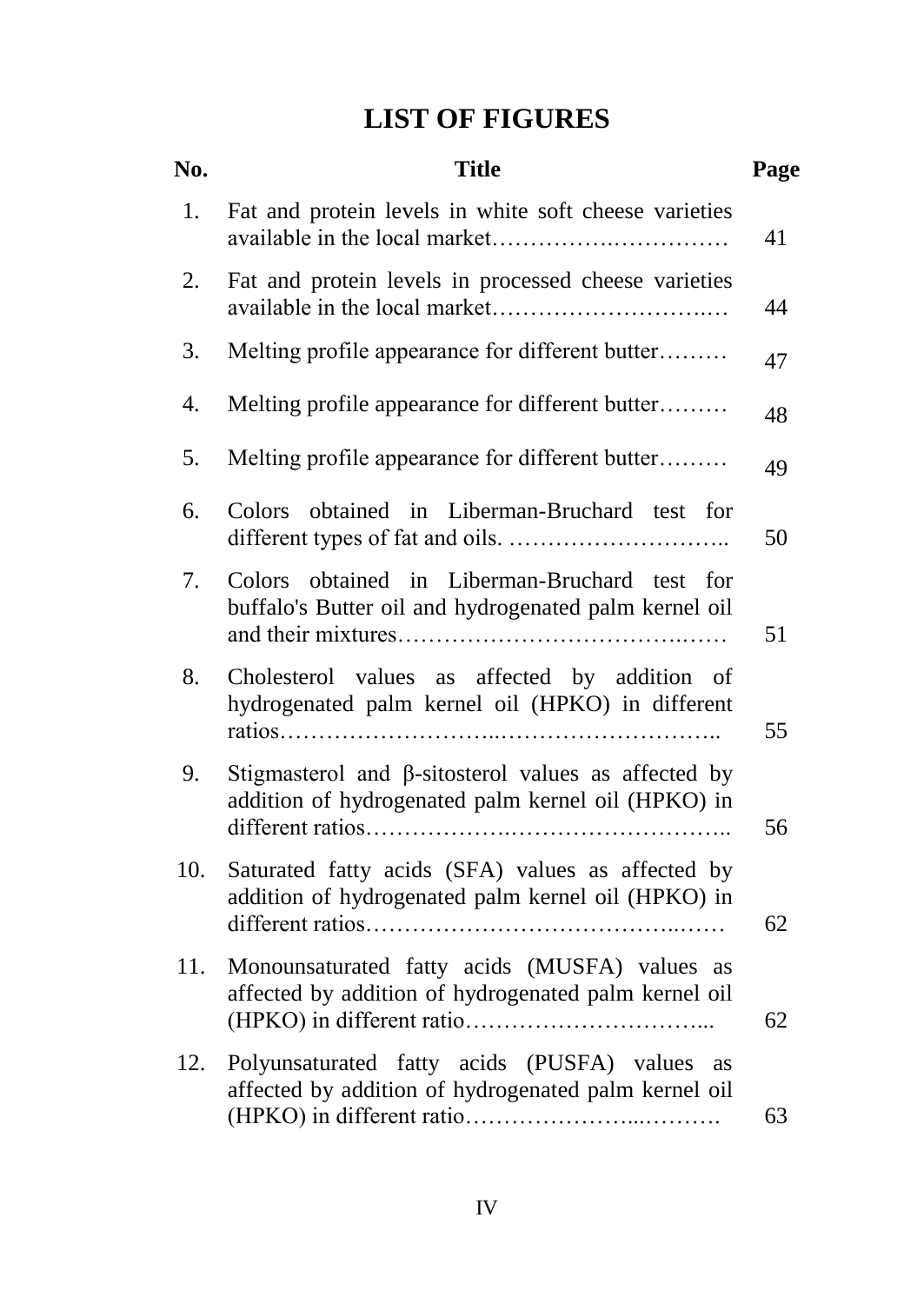## **SUMMARY**

Milk, which has known as cheapest and best acceptable nutritional source with its protein, fat, carbohydrate and reasonable vitamins content, all these benefits make it targeted for adulterators who adulterate it with many ways starting with the water, urea and starch addition ending with substitution to some of its components

Adulteration, on its general term is "offering or submitting a product low in the concurrent standards or specifications"; and when looking to this term on the field of food adulteration - specially milk and its products - we found it expand to include any act depressing the product quality by remove its high value components or substitute it with low value one or turned the product to unsafe food by using unhealthy additives. With this concept the adulteration appears into two types it may be intentional and it is the common one which has evolved and growing with the development of the analytical methods. The other type is unintentional type as incident contamination which is usually due to negligence, ignorance or due to lack of good or proper facilities.

Sometimes the regulations or the standard specifications of the country help adulterators by indirect ways. It supposed to issue specifications for products to ensure that the consumer will get the promising nutritional value from each product. But, negligent the standard specification in some items lead to depressing the products quality by producers, subsequently lead to depressing the nutritional value of products with unacceptable way.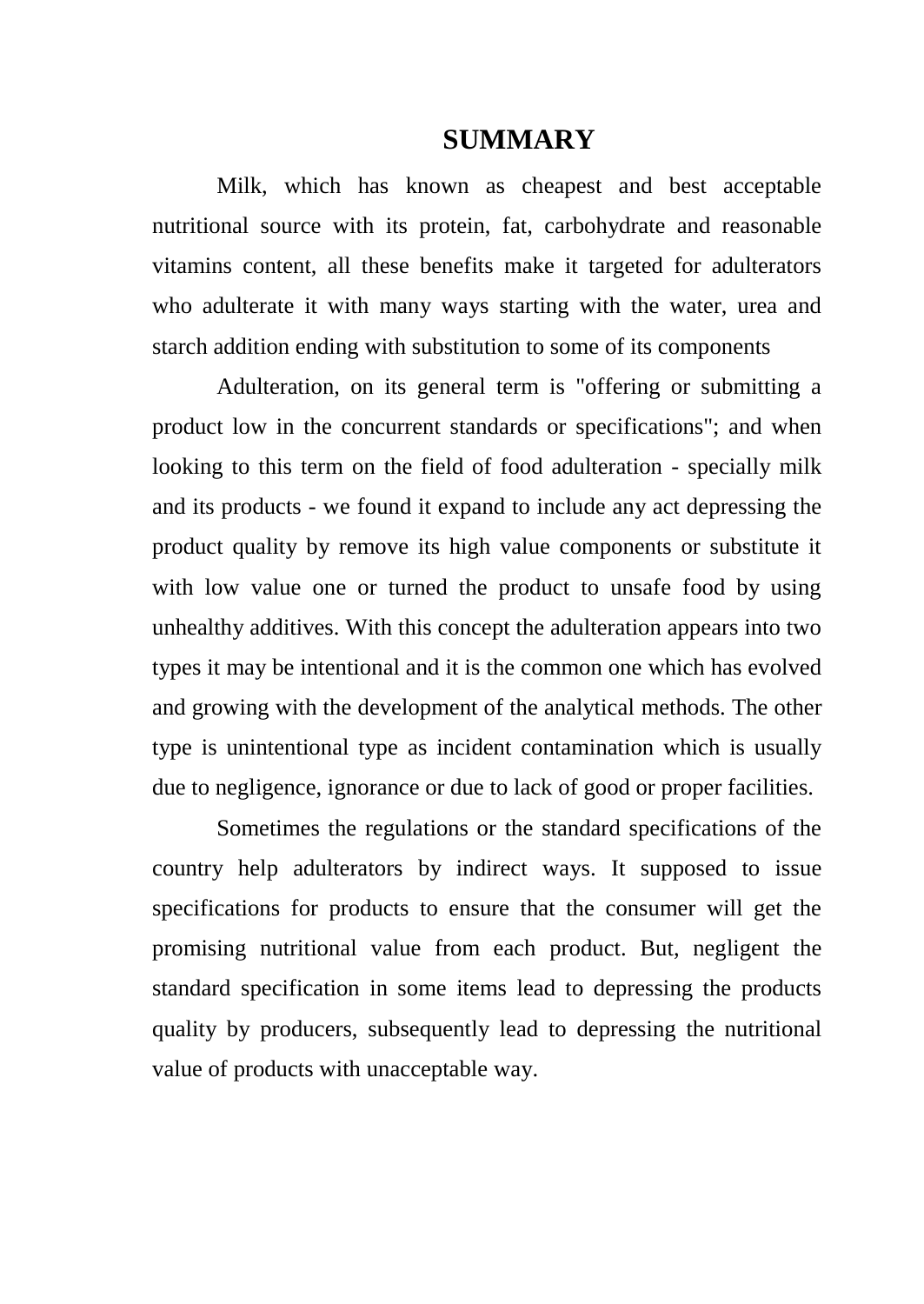### **So, this study was designed to through light on:**

- 1- Weakness clauses in Egyptian standard specification especially in cheese field specifically white soft cheese and processed cheese by a survey study on some types of these varieties available in local market.
- 2- Methods that can be used to detect the adulteration of milk fat with vegetable oils or fats, such as qualitative, chemical and chromatographic methods.

#### **The study contained the following points:**

## **Firstly: Survey study on the chemical composition of some white soft cheese and processed cheese varieties available in the local market**

### **a. White soft cheese varieties**

Thirty four (34) white soft cheese samples (17 brands) were collected from the local market. Two brands (4 samples) were produced using milk fat and the other thirty samples were produced using vegetable oils. All cheese samples were analyzed for chemical composition (fat%, protein%, total solids %) and starch presence.

The obtained results revealed that:

1. There were significant increases in fat percentage at the expense of protein as it recorded an average of 7.85% and 22.33% for protein and fat respectively in samples that produced with milk fat. While the percentage in samples produced with vegetable oils were in the average of 5.6% and 24.72% for protein and fat respectively. It is worth mentioning that the lowest percentage of protein recorded was 2.57% and the highest percentage of fat was 31.84%.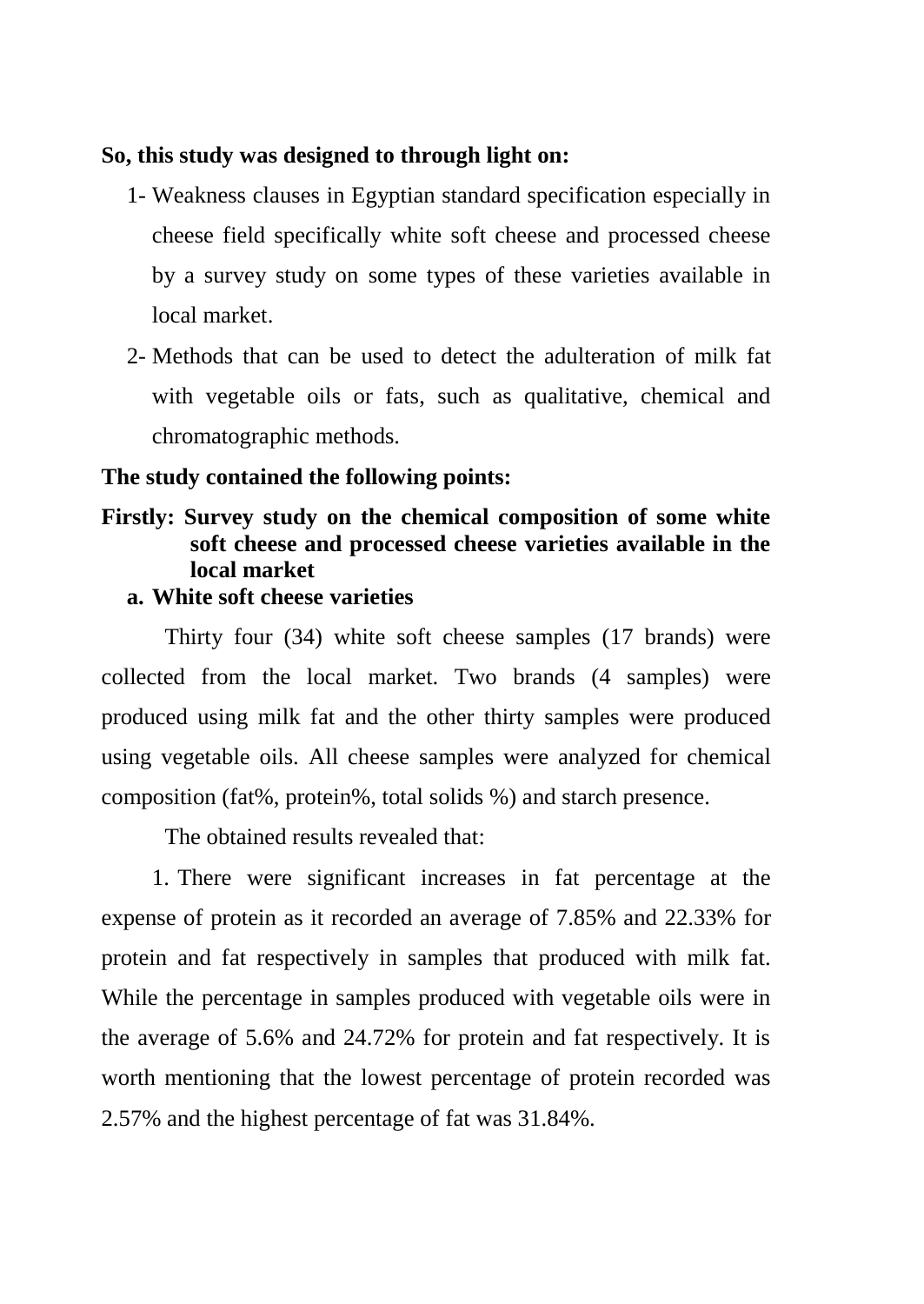2. All samples were lower than the old standard specification limit (10%). These lower protein values are due to the loose specifications which contributed in the appearance of unnutritional and unhealthy cheeses in the local market.

#### **b. Processed cheese varieties**

Eight brands (16 samples) of spreadable processed cheese, three of them were manufactured using milk fat, and the other five brands using vegetable oil.Another three brands (6 samples) of block processed cheese manufactured using vegetable oil. All cheese samples were purchased from the local market and all of them were analyzed for chemical composition(fat%,protein%,totalsolids%)and starch presence.

The obtained results revealed that:

1. There were a big gap between the sum of fat% and protein and the total solids %. This trend was found in one sample from those produced with milk fat and in all samples that produced with vegetable oils. This gap is covered by the addition of starch which can be used as food stuff according to the standard specification (No. 1132/2013) which allowed addition of food stuff in the range of 15%.

2. Protein content in spreadable cheese made with milk fat was acceptable as it ranged from 8.85% to 9.9% while it ranged from 1.64% to 8.9% in cheese samples with vegetable oils.

3. The low protein content, the high vegetable oil content and also the presence of starch in these cheeses are due to the absence of protein content limit in the present specifications, and the allowance of using vegetable oils without limitations as well as the allowance of adding food stuff at a the ratio up to 15%.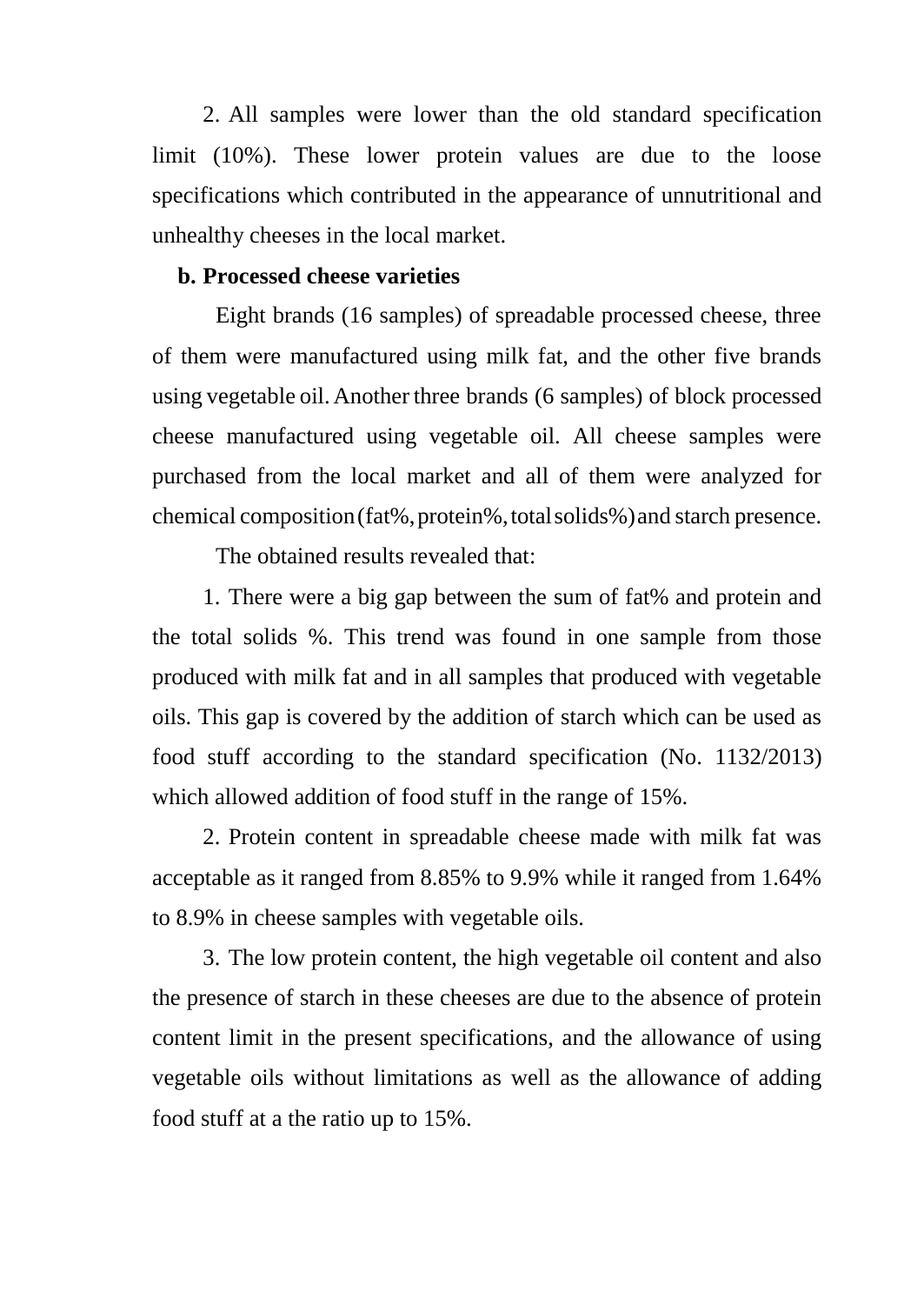#### **Secondly: Detection of butter adulteration by vegetable oils**

#### **a. The qualitative methods**

Two butter samples represent the standard butter for both buffalo's and cow's milk fat were prepared from raw milk obtained from the herd of the faculty of Agriculture, Cairo Univ., Giza, Egypt. Both milks were separated using Alfa-Laval separator and the obtained creams were churned into butter. Another seven butter samples were purchased from the local market.

#### **1. Melting profile appearance**

The obtained results revealed that this test could be used to detect the possibility of milk fat adulteration by melting the butter sample at 60ºC in a cylindrical tube. The natural butter appears with an off white color and yellowish color in the upper layer of buffalo's and cow's butter respectively while the lower layer was white in both as it represent the butter solids not fat. The melted upper layer and the lower layer have changed in the tested samples in volume, color and presence of watery layer according to the melted butter characteristics and the method of adulteration.

#### **2. Liberman-Bruchard color reaction for cholesterol detection**

This method is depending on the reaction of cholesterol with various strong acids to give green color in the presence of cholesterol and the color concentration decrease when the cholesterol content decrease. The obtained results revealed that there were fluctuations in the obtained colors therefore it couldn't be dependable test to detect adulteration and this point need more research.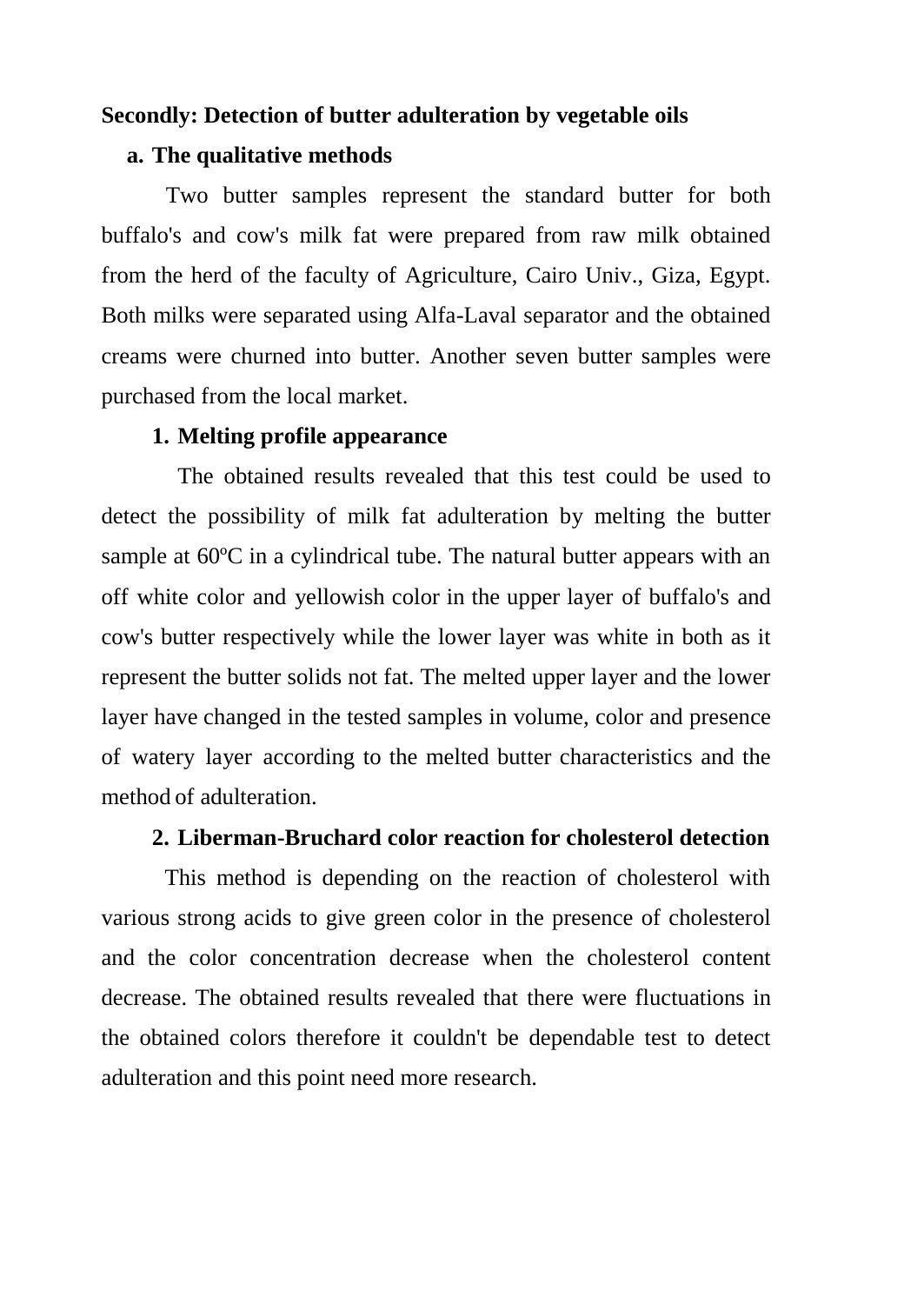#### **b. The physical and chromatographic methods**

Standard buffalo's milk fat sample (BO) was prepared from raw milk obtained from melting standard buffalo's butter at 60ºC to get milk fat free from solids. In addition to one sample of hydrogenated palm kernel oil (HPKO) and five prepared samples by mixing BO with HPKO at the ratios (10 to 50%). All samples were subjected to determination of Reichert-Meissl number, fatty acids composition and sterol fractions to illustrate the effect of mixing vegetable oil with butter oil on the properties of milk fat.

#### **1. Reichert-Meissl number**

The obtained results revealed that there was apparent reduction in the values of Reichert-Meissl number for Butter fat with the increase of mixing percentage with HPKO as it lowered from 29.22 to reach 16.56 in 50% mixing sample that means 43.33% decrease. These results revealed that this test can detect the probability of milk fat adulteration with vegetable oils but it can't ensure the absence of adulteration.

#### **2. Sterols determination in BO, HPKO and their mixtures**

The obtained results revealed that determining of sterols by HPLC device gives apparent result on presence of milk fat adulteration with vegetable oils as cholesterol content in BO was 289.9 mg/100g fat while it was 11.7 mg/100 g fat in HPKO. By mixing BO with different ratios of HPKO cholesterol content gradually decrease as it reach 147.85mg/100gm fat in 50% mix. On the other side stegmasterol and βsitosterol content gradually increased from 0.03 and 0.12mg/100g fat in BO and reached to 7.53 and 28.91mg/100g fat in 50% mix.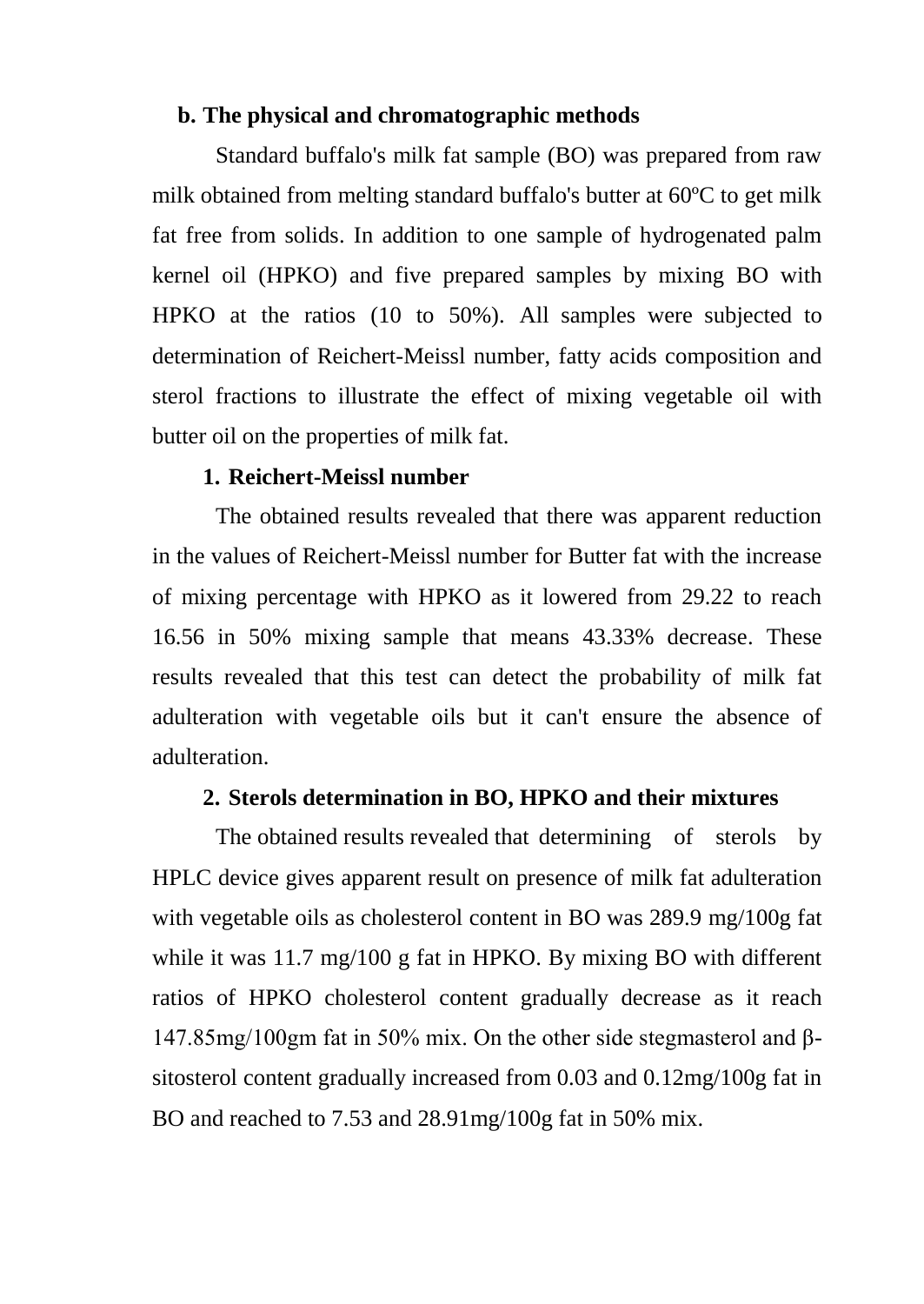### **3. Fatty acids composition**

Determination of fatty acid composition by GC device revealed that there was a pronounced change in fatty acid composition either by increase or decrease. Lauric (C12:0) was found in a very high ratio in HPKO (41.91%) and in a low concentration in butter fat, therefor its percentage obviously increased in mixed samples. On the other hand Palmitic (C16:0) was found in BO in a high percentage than HPKO as it was 29.63 and 8.72 % respectively, therefor its percentage gradually decreased in mixed samples and …etc.

In general Total saturated fatty acid increased and monounsaturated and polyunsaturated fatty acids decreased. Adulteration of milk fat could be detected using GC analysis for doubtful samples at the same time with standard sample.

#### **c. Detectionof milk fat adulteration in samplesfrom local market**

To apply the previous findings in detecting milk fat adulteration, three doubtful milk fat samples were purchased from the local market and were separated and the resultant cream were churned to butter then the obtained butter samples were melted and analyzed for its fatty acids properties according to the following sequence: Reichert-Miessl number, Sterol determination and Fatty acids composition.

## **1. The first step is determination of Reichert-Miessl number**

The obtained results illustrated that Reichert-Miessl numbers were reduced in the first and the third samples compared to standard milk fat, on the other hand the second sample gave a nearly close result to that of standard milk fat. The above results give a primary indication to the presence of adulteration in first and third samples.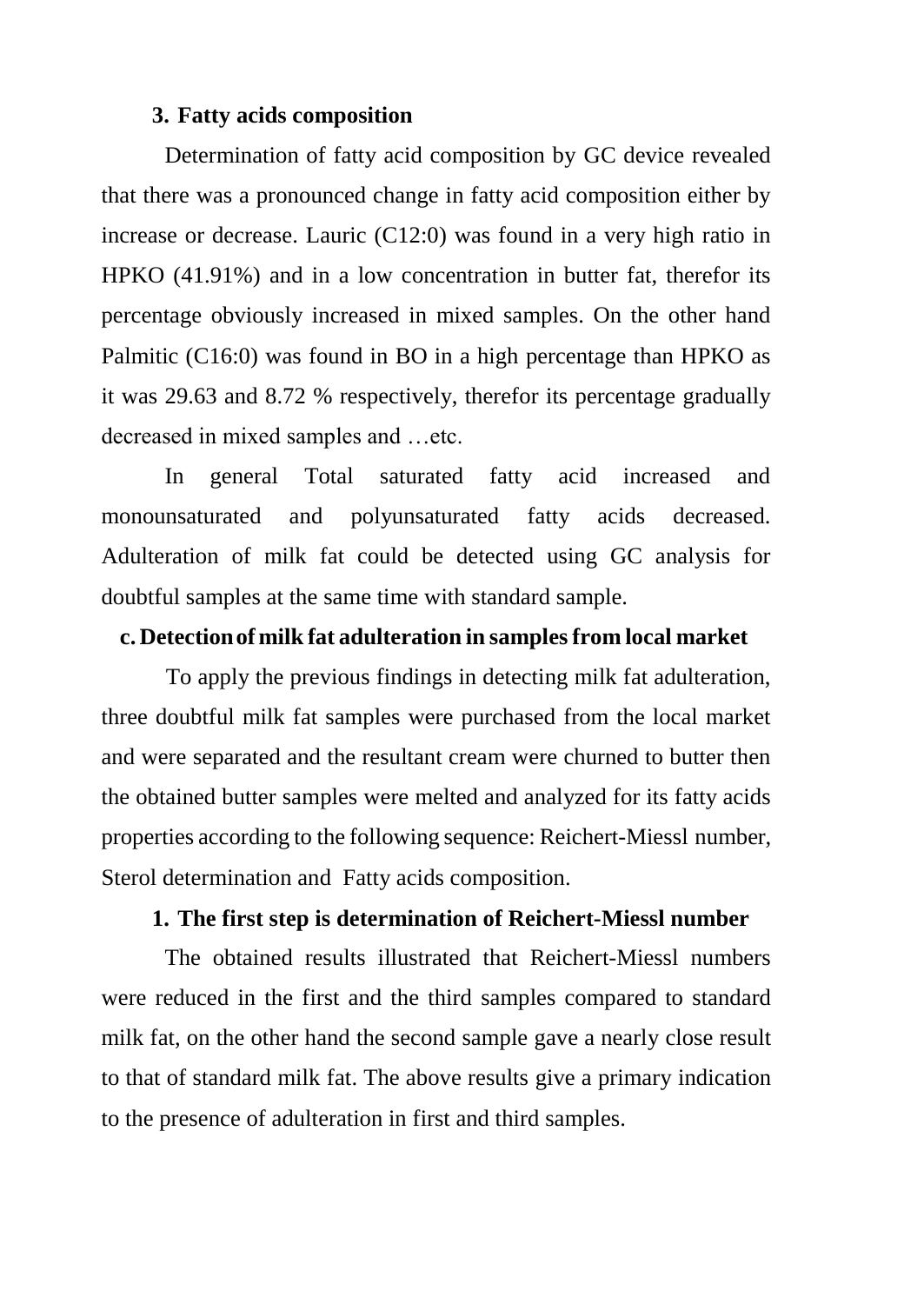#### **2. The second step is to determine the sterols content**

The obtained results revealed that there was a pronounced decrease in cholesterol content of the first and third samples compared with standard milk fat **[**as it was 219.78, 232 and 289.9 mg/100gm fat respectively] while stegmasterol and β-sitosterol content increase as it were 7.45 and 39.089 mg/100gm fat respectively in first sample and were 5.05 and 35.779 mg/100gm fat respectively in third sample compared with the standard milk fat. On the other hand second sample gave near results to that of standard milk fat for cholesterol, stegmasterol and β-sitosterol respectively. That indicates presence of adulteration with vegetable oils in samples one and three without determination of the vegetable oil type used.

#### **3. The third step: determination of fatty acids composition**

By comparing the fatty acids composition of those three samples with the fatty acids composition of common vegetable oils that mostly used in dairy products (palm oil, shortening, palm kernel oil and hydrogenated palm kernel oil) it would be clear that first and third samples show apparent increment in the fatty acid that characterize shortening Palmitic (C16:0), and decrease in the rest of fatty acids that absent from it as  $(C4:0)$ ,  $(C6:0)$ ,  $(C8:0)$  and  $(C10:0)$  or fatty acids that found in low content in it as  $(C12:0)$  and  $(C14:0)$ .

Accordingly, one should carry out more than one test to prove whether there is adulteration or not. The melting profile appearance could use as a primary test. Followed by Reichert-Miessl number and finally determination of sterols and fatty acid composition.